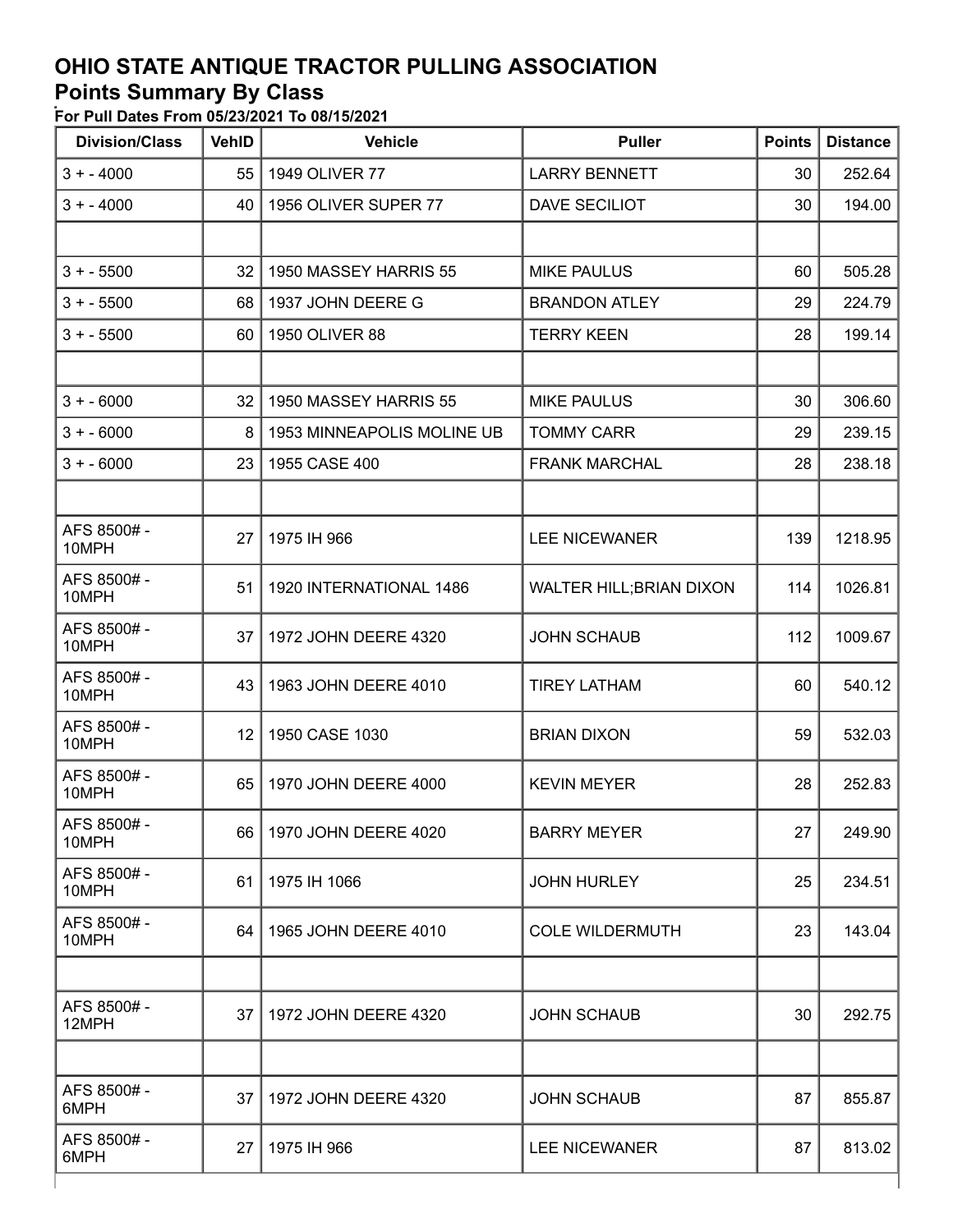| <b>Division/Class</b> | <b>VehID</b>   | <b>Vehicle</b>          | <b>Puller</b>                   | <b>Points</b> | <b>Distance</b> |
|-----------------------|----------------|-------------------------|---------------------------------|---------------|-----------------|
| AFS 8500#-<br>6MPH    | 51             | 1920 INTERNATIONAL 1486 | WALTER HILL; BRIAN DIXON        | 85            | 930.49          |
| AFS 8500#-<br>6MPH    | 43             | 1963 JOHN DEERE 4010    | <b>TIREY LATHAM</b>             | 29            | 284.67          |
| AFS 8500#-<br>6MPH    | 66             | 1970 JOHN DEERE 4020    | <b>BARRY MEYER</b>              | 28            | 278.66          |
| AFS 8500#-<br>6MPH    | 65             | 1970 JOHN DEERE 4000    | <b>KEVIN MEYER</b>              | 27            | 277.74          |
| AFS 8500#-<br>6MPH    | 64             | 1965 JOHN DEERE 4010    | <b>COLE WILDERMUTH</b>          | 26            | 274.95          |
|                       |                |                         |                                 |               |                 |
| AFS 8500#-<br>8MPH    | 27             | 1975 IH 966             | <b>LEE NICEWANER</b>            | 138           | 1551.58         |
| AFS 8500#-<br>8MPH    | 51             | 1920 INTERNATIONAL 1486 | <b>WALTER HILL; BRIAN DIXON</b> | 112           | 1313.34         |
| AFS 8500#-<br>8MPH    | 37             | 1972 JOHN DEERE 4320    | <b>JOHN SCHAUB</b>              | 109           | 1163.60         |
| AFS 8500#-<br>8MPH    | 12             | 1950 CASE 1030          | <b>BRIAN DIXON</b>              | 60            | 633.24          |
| AFS 8500#-<br>8MPH    | 43             | 1963 JOHN DEERE 4010    | <b>TIREY LATHAM</b>             | 56            | 605.15          |
| AFS 8500#-<br>8MPH    | 65             | 1970 JOHN DEERE 4000    | <b>KEVIN MEYER</b>              | 29            | 277.42          |
| AFS 8500#-<br>8MPH    | 66             | 1970 JOHN DEERE 4020    | <b>BARRY MEYER</b>              | 28            | 277.08          |
| AFS 8500#-<br>8MPH    | 64             | 1965 JOHN DEERE 4010    | <b>COLE WILDERMUTH</b>          | 27            | 275.17          |
| AFS 8500#-<br>8MPH    | 61             | 1975 IH 1066            | <b>JOHN HURLEY</b>              | 22            | 265.06          |
|                       |                |                         |                                 |               |                 |
| $1 - 3500$            | $\overline{2}$ | 1939 ALLIS CHALMERS WC  | <b>AUSTIN KIZER</b>             | 90            | 528.23          |
|                       |                |                         |                                 |               |                 |
| $1 - 4000$            | 45             | 1949 FARMALL H          | <b>MATT CECIL</b>               | 30            | 194.02          |
| $I - 4500$            | 30             | 1949 OLIVER SUPER 77    | <b>KEITH PAULUS</b>             | 60            | 428.68          |
| $I - 4500$            | 7              | 1939 FARMALL H          | <b>JIM BURFIELD</b>             | 29            | 215.87          |
| $I - 4500$            | 77             | 1950 JOHN DEERE B       | <b>GRANT ALLEN</b>              | 29            | 185.68          |
|                       |                |                         |                                 |               |                 |
| $I - 5500$            | 69             | 1939 FARMALL M          | <b>DALE HUFFMAN</b>             | 30            | 208.33          |
| $I - 5500$            | 71             | 1948 FARMALL M          | JAMES VONDENHUEVEL              | 29            | 148.04          |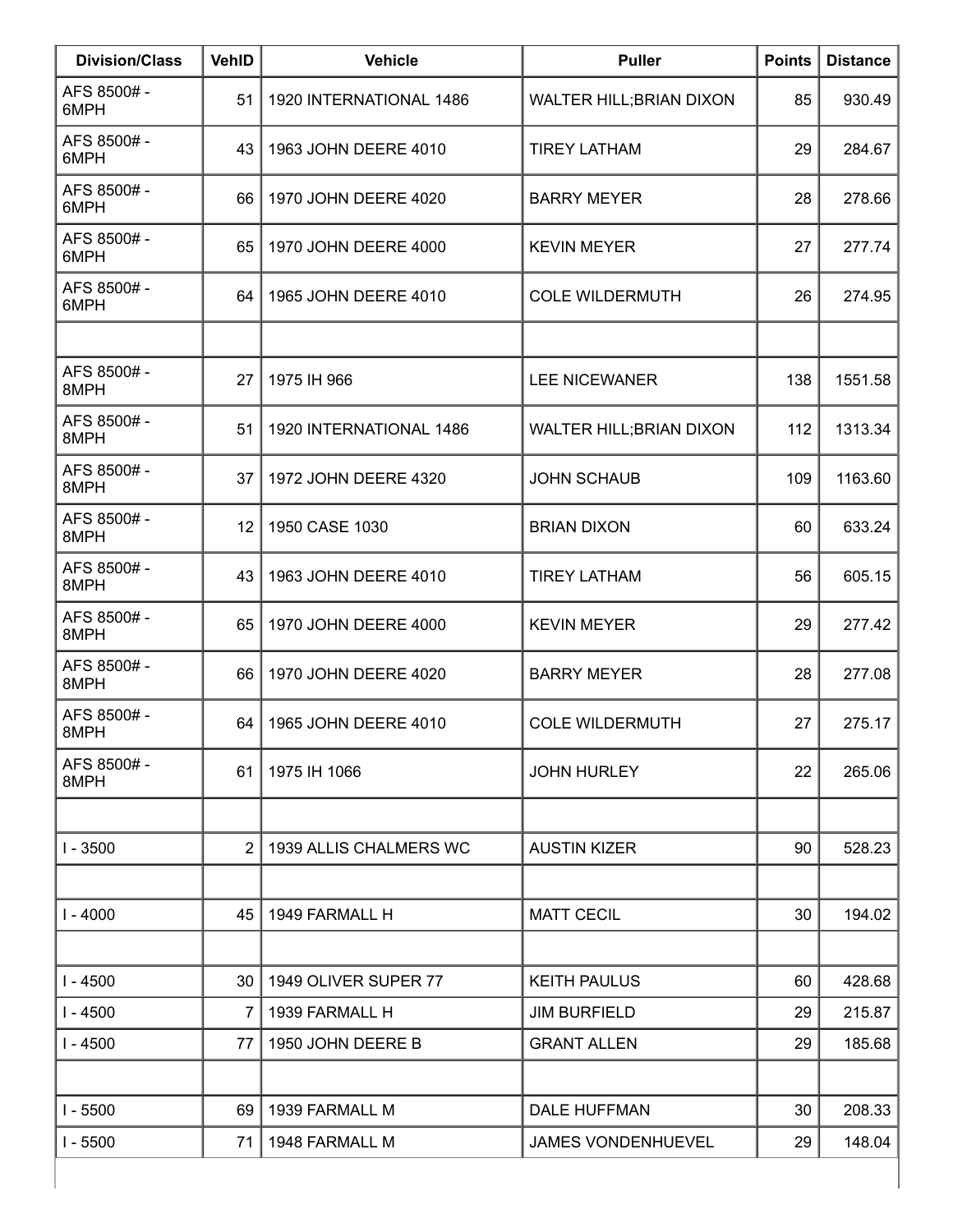| <b>Division/Class</b> | <b>VehID</b>    | <b>Vehicle</b>              | <b>Puller</b>              | <b>Points</b> | <b>Distance</b> |
|-----------------------|-----------------|-----------------------------|----------------------------|---------------|-----------------|
|                       |                 |                             |                            |               |                 |
| $I - 6000$            | 70              | 1952 FARMALL SM             | <b>DALE HUFFMAN</b>        | 30            | 157.04          |
| $I - 6000$            | 71              | 1948 FARMALL M              | <b>JAMES VONDENHUEVEL</b>  | 29            | 123.23          |
|                       |                 |                             |                            |               |                 |
| II - 3500             | 44              | 1946 ALLIS CHALMERS WD      | <b>AUSTIN KIZER</b>        | 60            | 425.57          |
| II - 3500             | 52              | 1947 ALLIS CHALMERS WC      | <b>BRANDON SEASLEY</b>     | 30            | 256.90          |
| $II - 3500$           | $\overline{2}$  | 1939 ALLIS CHALMERS WC      | <b>AUSTIN KIZER</b>        | 29            | 90.02           |
|                       |                 |                             |                            |               |                 |
| $II - 4000$           | 29              | 1949 OLIVER 77              | <b>KEITH PAULUS</b>        | 148           | 1302.78         |
| $II - 4000$           | 41              | 1952 OLIVER 88              | <b>BOB WILLS</b>           | 143           | 1246.35         |
| $II - 4000$           | 40              | 1956 OLIVER SUPER 77        | DAVE SECILIOT              | 133           | 862.85          |
| $II - 4000$           | 44              | 1946 ALLIS CHALMERS WD      | <b>AUSTIN KIZER</b>        | 79            | 485.81          |
| $II - 4000$           | 52              | 1947 ALLIS CHALMERS WC      | <b>BRANDON SEASLEY</b>     | 30            | 262.42          |
| $II - 4000$           | 26              | 1948 OLIVER 77              | <b>AARON MYERS</b>         | 29            | 232.85          |
| $II - 4000$           | 46              | 1947 MASSEY HARRIS 30       | <b>TOMMY CARR</b>          | 28            | 243.68          |
| $II - 4000$           | 54              | 1958 OLIVER ?               | PHIL KUHN                  | 28            | 237.29          |
| $II - 4000$           | 38              | 1946 ALLIS CHALMERS WC      | <b>GARY SEASLEY</b>        | 27            | 224.04          |
| $II - 4000$           | 15              | 1956 MINNEAPOLIS MOLINE 445 | <b>JEFF EGBERT</b>         | 26            | 223.56          |
|                       |                 |                             |                            |               |                 |
| II - 4500             | 29              | 1949 OLIVER 77              | <b>KEITH PAULUS</b>        | 136           | 1261.40         |
| $II - 4500$           |                 | 28   1950 MASSEY HARRIS 44  | <b>BRENT PAULUS</b>        | 135           | 1311.09         |
| $II - 4500$           | 9               | 1955 OLIVER SUPER 88        | <b>BUD DAVIS</b>           | 131           | 1316.86         |
| $II - 4500$           | 5               | 1950 OLIVER 88              | <b>ACE BIDWELL</b>         | 128           | 1325.69         |
| $II - 4500$           | 20              | 1951 COCKSHUT 40            | <b>GARY HUMMEL</b>         | 126           | 1277.00         |
| II - 4500             | 41              | 1952 OLIVER 88              | <b>BOB WILLS</b>           | 124           | 1257.87         |
| $II - 4500$           | 22              | 1952 OLIVER 88              | <b>CHRISTOPHER LAIRSON</b> | 121           | 1189.60         |
| $II - 4500$           | 39              | 1952 FARMALL SUPER M        | <b>JULIE SEBRING</b>       | 87            | 899.66          |
| II - 4500             | 40              | 1956 OLIVER SUPER 77        | DAVE SECILIOT              | 58            | 493.31          |
| $II - 4500$           | 34              | 1959 FARMALL 460            | <b>DAVID RISSELMAN</b>     | 54            | 536.90          |
| $II - 4500$           | 38              | 1946 ALLIS CHALMERS WC      | <b>GARY SEASLEY</b>        | 50            | 531.69          |
| $II - 4500$           | 44              | 1946 ALLIS CHALMERS WD      | <b>AUSTIN KIZER</b>        | 34            | 247.19          |
| II - 4500             | 56 <sup>1</sup> | 1949 OLIVER 88              | <b>KEVIN KUHN</b>          | 30            | 274.76          |
| II - 4500             | 82              | 1941 MINNEAPOLIS MOLINE U   | <b>GABE HERSHBERGER</b>    | 26            | 246.06          |
| $II - 4500$           |                 | 46   1947 MASSEY HARRIS 30  | <b>TOMMY CARR</b>          | 26            | 225.12          |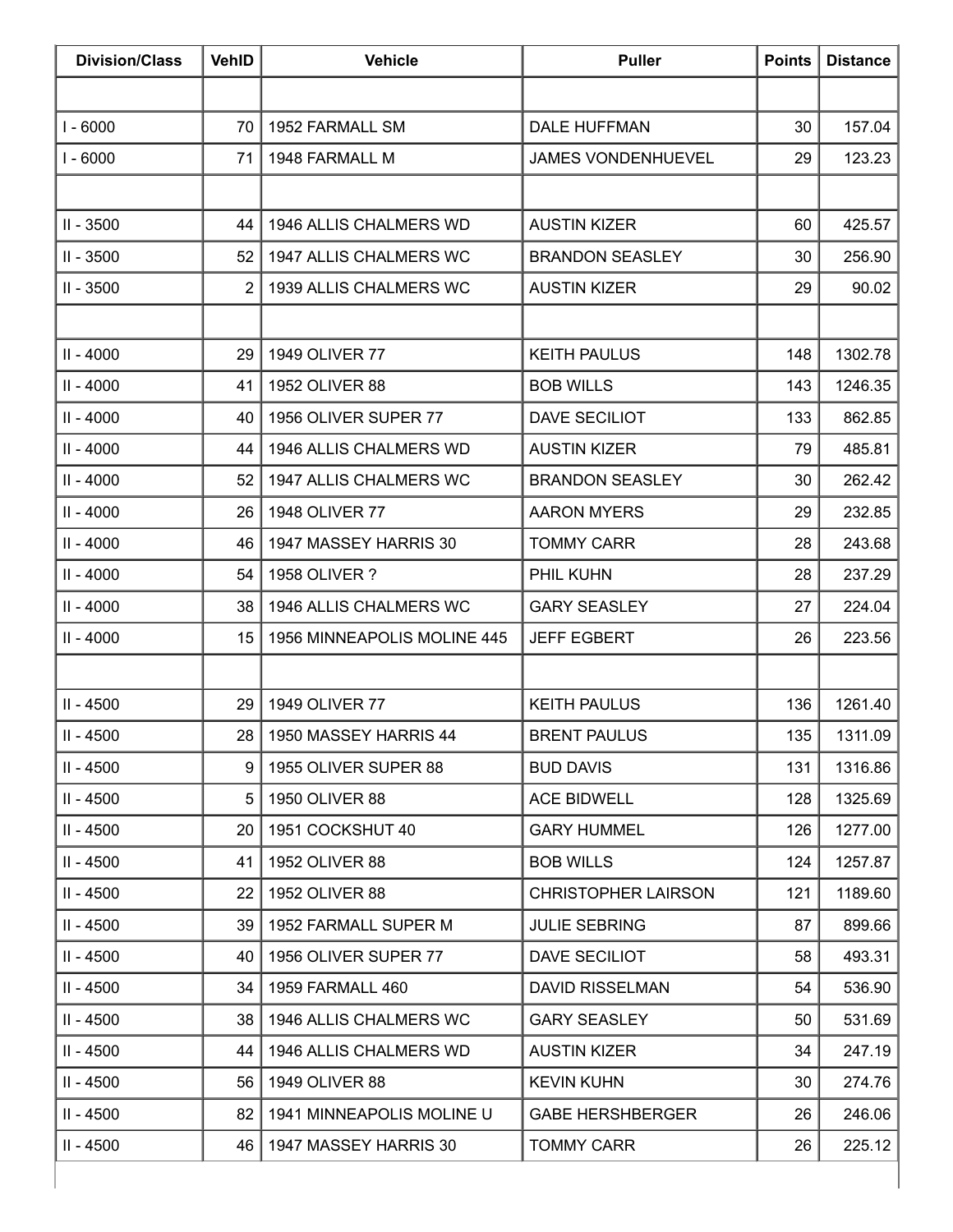| <b>Division/Class</b> | <b>VehID</b> | <b>Vehicle</b>             | <b>Puller</b>                                | <b>Points</b> | <b>Distance</b> |
|-----------------------|--------------|----------------------------|----------------------------------------------|---------------|-----------------|
| $II - 4500$           | 49           | 1948 FARMALL M             | <b>JEFF RODGERS</b>                          | 25            | 243.65          |
| II - 4500             | 26           | 1948 OLIVER 77             | <b>AARON MYERS</b>                           | 24            | 276.05          |
| II - 4500             | 54           | 1958 OLIVER ?              | PHIL KUHN                                    | 24            | 234.64          |
| II - 4500             | 78           | 1952 OLIVER 77             | <b>GRANT ALLEN</b>                           | 23            | 213.89          |
| $II - 4500$           | 36           | 1959 FARMALL 460           | <b>JIM ROSE</b>                              | 19            | 230.85          |
| $II - 4500$           | 58           | 1920 OLIVER 770            | RAYMOND KELLEY                               | 18            | 210.71          |
| II - 4500             | 57           | 1942 JOHN DEERE A          | <b>AIDAN WRIGHT</b>                          | 17            | 209.98          |
| II - 4500             | 59           | 1937 JOHN DEERE A          | <b>JOHN WRIGHT</b>                           | 16            | 145.90          |
|                       |              |                            |                                              |               |                 |
| $II - 5000$           | 33           | 1946 FARMALL M             | <b>JEFF POEPPELMAN</b>                       | 124           | 1229.29         |
| $II - 5000$           | 31           | 1950 MASSEY HARRIS 44      | <b>MIKE PAULUS</b>                           | 122           | 1234.16         |
| $II - 5000$           | 29           | 1949 OLIVER 77             | <b>KEITH PAULUS</b>                          | 118           | 1208.47         |
| $II - 5000$           | 22           | 1952 OLIVER 88             | <b>CHRISTOPHER LAIRSON</b>                   | 117           | 1245.84         |
| $II - 5000$           | 20           | 1951 COCKSHUT 40           | <b>GARY HUMMEL</b>                           | 117           | 1226.11         |
| $II - 5000$           | 39           | 1952 FARMALL SUPER M       | <b>JULIE SEBRING; RUSTY</b><br><b>KELLER</b> | 116           | 1259.03         |
| $II - 5000$           | 5            | 1950 OLIVER 88             | <b>ACE BIDWELL</b>                           | 110           | 1236.59         |
| $II - 5000$           | 9            | 1955 OLIVER SUPER 88       | <b>BUD DAVIS</b>                             | 110           | 1195.89         |
| $II - 5000$           | 42           | 1947 JOHN DEERE A          | <b>GLEE ANN WILLS</b>                        | 97            | 1156.69         |
| $II - 5000$           | 41           | 1952 OLIVER 88             | <b>BOB WILLS</b>                             | 94            | 1168.06         |
| $II - 5000$           | 10           | 1939 FARMALL M             | <b>LESTER DAVIS</b>                          | 75            | 782.42          |
| $II - 5000$           | 11           | 1949 FARMALL M             | PHIL DAVIS                                   | 74            | 929.33          |
| $II - 5000$           | 48           | 1920 COCKSHUTT 50          | <b>DARREN HOELLE</b>                         | 63            | 703.47          |
| $II - 5000$           | 47           | 1920 FARMALL M             | DARREN HOELLE                                | 58            | 695.25          |
| $II - 5000$           | 21           | 1953 FARMALL SUPER M       | <b>JEFF HUMMEL</b>                           | 55            | 671.87          |
| $II - 5000$           | 34           | 1959 FARMALL 460           | <b>DAVID RISSELMAN</b>                       | 52            | 471.37          |
| $II - 5000$           | 49           | 1948 FARMALL M             | <b>JEFF RODGERS</b>                          | 41            | 489.16          |
| $II - 5000$           | 25           | 1940 JOHN DEERE G          | <b>JASON MARTIN</b>                          | 34            | 472.61          |
| $II - 5000$           | 36           | 1959 FARMALL 460           | <b>JIM ROSE</b>                              | 30            | 249.01          |
| $II - 5000$           | 35           | 1949 MINNEAPOLIS MOLINE U  | <b>DUANE RISSELMAN</b>                       | 29            | 397.22          |
| $II - 5000$           | 59           | 1937 JOHN DEERE A          | JOHN WRIGHT                                  | 28            | 248.98          |
| $II - 5000$           | 26           | 1948 OLIVER 77             | <b>AARON MYERS</b>                           | 27            | 230.69          |
| $II - 5000$           | 8            | 1953 MINNEAPOLIS MOLINE UB | <b>TOMMY CARR</b>                            | 26            | 229.20          |
| $II - 5000$           | 82           | 1941 MINNEAPOLIS MOLINE U  | <b>GABE HERSHBERGER</b>                      | 23            | 255.29          |
| $II - 5000$           | 56           | 1949 OLIVER 88             | <b>KEVIN KUHN</b>                            | 23            | 235.92          |
|                       |              |                            |                                              |               |                 |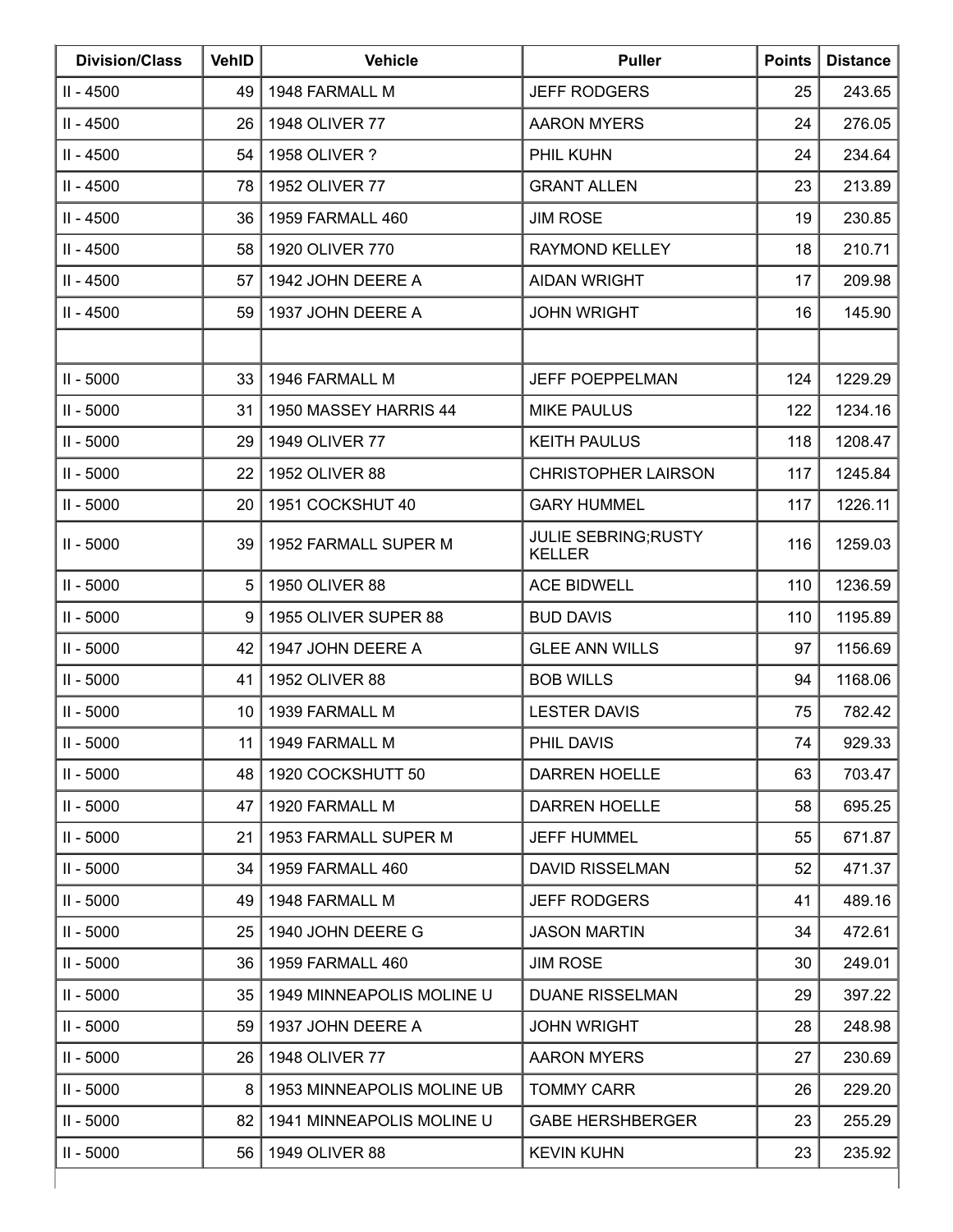| <b>Division/Class</b> | <b>VehID</b> | <b>Vehicle</b>                           | <b>Puller</b>              | <b>Points</b> | <b>Distance</b> |
|-----------------------|--------------|------------------------------------------|----------------------------|---------------|-----------------|
| $II - 5000$           | 46           | 1947 MASSEY HARRIS 30                    | <b>TOMMY CARR</b>          | 20            | 239.40          |
| $II - 5000$           | 81           | 1920 FARMALL M                           | <b>JIM ROSE</b>            | 20            | 230.13          |
| $II - 5000$           | 54           | 1958 OLIVER ?                            | PHIL KUHN                  | 19            | 230.98          |
| $II - 5000$           | 58           | 1920 OLIVER 770                          | <b>RAYMOND KELLEY</b>      | 16            | 224.25          |
| $II - 5000$           | 78           | 1952 OLIVER 77                           | <b>GRANT ALLEN</b>         | 16            | 205.76          |
| $II - 5000$           | 3            | 1956 COCKSHUT 35                         | <b>GERRY BALDWIN</b>       | 13            | 218.99          |
| $II - 5000$           | 13           | 1959 MINNEAPOLIS MOLINE 5<br><b>STAR</b> | <b>DEAN EGBERT</b>         | 11            | 211.39          |
| $II - 5000$           | 57           | 1942 JOHN DEERE A                        | <b>AIDAN WRIGHT</b>        | 11            | 203.11          |
|                       |              |                                          |                            |               |                 |
| $II - 5500$           | 9            | 1955 OLIVER SUPER 88                     | <b>BUD DAVIS</b>           | 128           | 1185.29         |
| $II - 5500$           | 42           | 1947 JOHN DEERE A                        | <b>GLEE ANN WILLS</b>      | 125           | 1157.04         |
| $II - 5500$           | 18           | 1954 FARMALL SUPER MTA                   | <b>DAVID HOAGLIN</b>       | 119           | 1171.27         |
| $II - 5500$           | 29           | 1949 OLIVER 77                           | <b>KEITH PAULUS</b>        | 117           | 1155.79         |
| $II - 5500$           | 20           | 1951 COCKSHUT 40                         | <b>GARY HUMMEL</b>         | 115           | 1135.44         |
| $II - 5500$           | 4            | 1950 MINNEAPOLIS MOLINE U                | DAN BEASLEY JR             | 114           | 1208.16         |
| $II - 5500$           | 33           | 1946 FARMALL M                           | JEFF POEPPELMAN            | 111           | 1125.75         |
| $II - 5500$           | 11           | 1949 FARMALL M                           | PHIL DAVIS                 | 110           | 1146.20         |
| $II - 5500$           | 19           | 1955 JOHN DEERE 70                       | <b>MARVIN HOFFMAN</b>      | 71            | 825.26          |
| $II - 5500$           | 10           | 1939 FARMALL M                           | <b>LESTER DAVIS</b>        | 66            | 632.24          |
| $II - 5500$           | 50           | 1955 FARMALL 400                         | <b>DAN BEASLEY SR</b>      | 62            | 730.01          |
| $II - 5500$           | 22           | 1952 OLIVER 88                           | <b>CHRISTOPHER LAIRSON</b> | 62            | 638.46          |
| $II - 5500$           | 48           | 1920 COCKSHUTT 50                        | <b>DARREN HOELLE</b>       | 58            | 643.27          |
| $II - 5500$           | 21           | 1953 FARMALL SUPER M                     | <b>JEFF HUMMEL</b>         | 50            | 634.80          |
| $II - 5500$           | 49           | 1948 FARMALL M                           | <b>JEFF RODGERS</b>        | 42            | 499.52          |
| $II - 5500$           | 47           | 1920 FARMALL M                           | <b>DARREN HOELLE</b>       | 41            | 419.96          |
| $II - 5500$           | 6            | 1958 FARMALL 560                         | <b>EDGAR BILLS</b>         | 39            | 415.18          |
| $II - 5500$           | 35           | 1949 MINNEAPOLIS MOLINE U                | <b>DUANE RISSELMAN</b>     | 36            | 400.14          |
| $II - 5500$           | 25           | 1940 JOHN DEERE G                        | <b>JASON MARTIN</b>        | 34            | 462.35          |
| $II - 5500$           | 34           | 1959 FARMALL 460                         | <b>DAVID RISSELMAN</b>     | 30            | 388.87          |
| $II - 5500$           | 74           | 1947 MINNEAPOLIS MOLINE U                | <b>LARRY KELLEY</b>        | 30            | 212.06          |
| $II - 5500$           | 5            | 1950 OLIVER 88                           | <b>ACE BIDWELL</b>         | 29            | 255.28          |
| $II - 5500$           | 36           | 1959 FARMALL 460                         | <b>JIM ROSE</b>            | 27            | 226.87          |
| $II - 5500$           | 54           | 1958 OLIVER ?                            | PHIL KUHN                  | 25            | 202.72          |
| $II - 5500$           | 32           | 1950 MASSEY HARRIS 55                    | <b>MIKE PAULUS</b>         | 24            | 271.73          |
|                       |              |                                          |                            |               |                 |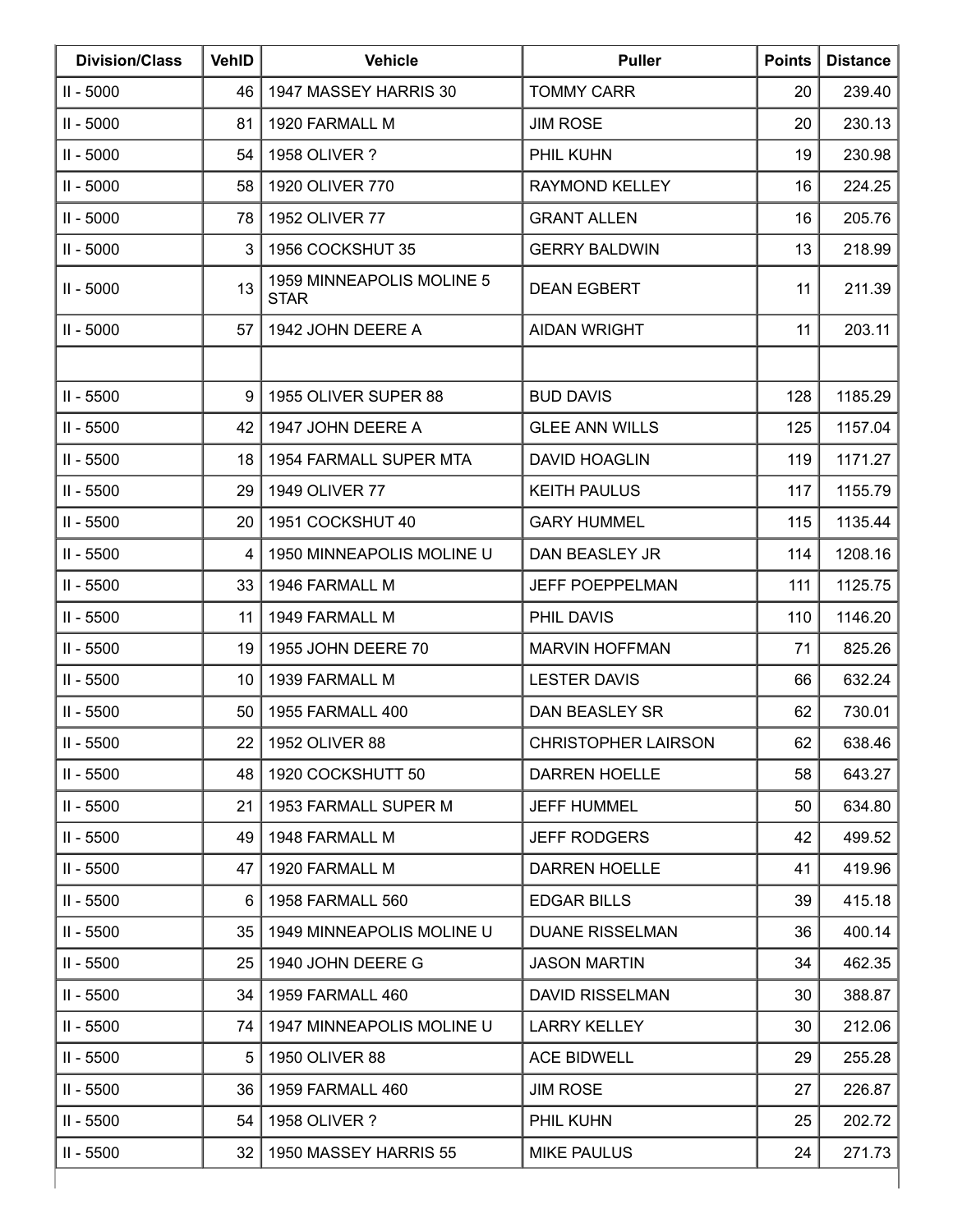| <b>Division/Class</b> | <b>VehID</b>    | <b>Vehicle</b>             | <b>Puller</b>           | <b>Points</b> | <b>Distance</b> |
|-----------------------|-----------------|----------------------------|-------------------------|---------------|-----------------|
| II - 5500             | 24              | 1955 CASE 400              | <b>RUSS MARCHAL</b>     | 24            | 225.65          |
| $II - 5500$           | 3               | 1956 COCKSHUT 35           | <b>GERRY BALDWIN</b>    | 24            | 225.05          |
| $II - 5500$           | 56              | 1949 OLIVER 88             | <b>KEVIN KUHN</b>       | 24            | 200.84          |
| $II - 5500$           | 82              | 1941 MINNEAPOLIS MOLINE U  | <b>GABE HERSHBERGER</b> | 23            | 270.62          |
| $II - 5500$           | 79              | 1950 JOHN DEERE G          | <b>EDGAR BILLS</b>      | 21            | 218.76          |
| $II - 5500$           | 62              | 1952 OLIVER 88 G           | <b>JOHN HURLEY</b>      | 18            | 251.97          |
| $II - 5500$           | 81              | 1920 FARMALL M             | <b>JIM ROSE</b>         | 18            | 207.84          |
| $II - 5500$           | 78              | 1952 OLIVER 77             | <b>GRANT ALLEN</b>      | 16            | 196.08          |
| $II - 5500$           | 59              | 1937 JOHN DEERE A          | <b>JOHN WRIGHT</b>      | 16            | 192.61          |
| $II - 5500$           | 8               | 1953 MINNEAPOLIS MOLINE UB | <b>TOMMY CARR</b>       | 15            | 207.10          |
| $II - 5500$           | 23              | 1955 CASE 400              | <b>FRANK MARCHAL</b>    | 14            | 205.29          |
| $II - 5500$           | 73              | 1935 FARMALL F30           | <b>BOB BROWN</b>        | 13            | 174.95          |
| $II - 5500$           | 57              | 1942 JOHN DEERE A          | <b>AIDAN WRIGHT</b>     | 12            | 171.84          |
|                       |                 |                            |                         |               |                 |
| $II - 6000$           | 20              | 1951 COCKSHUT 40           | <b>GARY HUMMEL</b>      | 130           | 1170.05         |
| $II - 6000$           | 4               | 1950 MINNEAPOLIS MOLINE U  | DAN BEASLEY JR          | 129           | 1146.64         |
| $II - 6000$           | 11              | 1949 FARMALL M             | PHIL DAVIS              | 127           | 1119.44         |
| $II - 6000$           | 29              | 1949 OLIVER 77             | <b>KEITH PAULUS</b>     | 126           | 1135.13         |
| $II - 6000$           | 33              | 1946 FARMALL M             | <b>JEFF POEPPELMAN</b>  | 126           | 1114.43         |
| $II - 6000$           | 9               | 1955 OLIVER SUPER 88       | <b>BUD DAVIS</b>        | 123           | 1105.43         |
| $II - 6000$           | 18              | 1954 FARMALL SUPER MTA     | <b>DAVID HOAGLIN</b>    | 123           | 1096.57         |
| $II - 6000$           | 19              | 1955 JOHN DEERE 70         | <b>MARVIN HOFFMAN</b>   | 99            | 1040.60         |
| $II - 6000$           | 10              | 1939 FARMALL M             | <b>LESTER DAVIS</b>     | 80            | 656.51          |
| $II - 6000$           | 42              | 1947 JOHN DEERE A          | <b>GLEE ANN WILLS</b>   | 66            | 652.06          |
| $II - 6000$           | 50              | 1955 FARMALL 400           | DAN BEASLEY SR          | 59            | 640.48          |
| $II - 6000$           | 48              | 1920 COCKSHUTT 50          | <b>DARREN HOELLE</b>    | 50            | 391.54          |
| $II - 6000$           | 49              | 1948 FARMALL M             | <b>JEFF RODGERS</b>     | 48            | 440.24          |
| $II - 6000$           | 6               | 1958 FARMALL 560           | <b>EDGAR BILLS</b>      | 33            | 353.73          |
| $II - 6000$           | 17              | 1951 JOHN DEERE A          | <b>ROGER GAVER</b>      | 32            | 332.75          |
| $II - 6000$           | 8               | 1953 MINNEAPOLIS MOLINE UB | <b>TOMMY CARR</b>       | 27            | 232.28          |
| $II - 6000$           | 63              | 1952 OLIVER 88 D           | <b>JOHN HURLEY</b>      | 26            | 237.41          |
| $II - 6000$           | 24              | 1955 CASE 400              | <b>RUSS MARCHAL</b>     | 26            | 232.24          |
| $II - 6000$           | 74              | 1947 MINNEAPOLIS MOLINE U  | <b>LARRY KELLEY</b>     | 25            | 185.10          |
| $II - 6000$           | 79              | 1950 JOHN DEERE G          | <b>EDGAR BILLS</b>      | 24            | 253.73          |
| $II - 6000$           | 32 <sub>2</sub> | 1950 MASSEY HARRIS 55      | <b>MIKE PAULUS</b>      | 24            | 234.10          |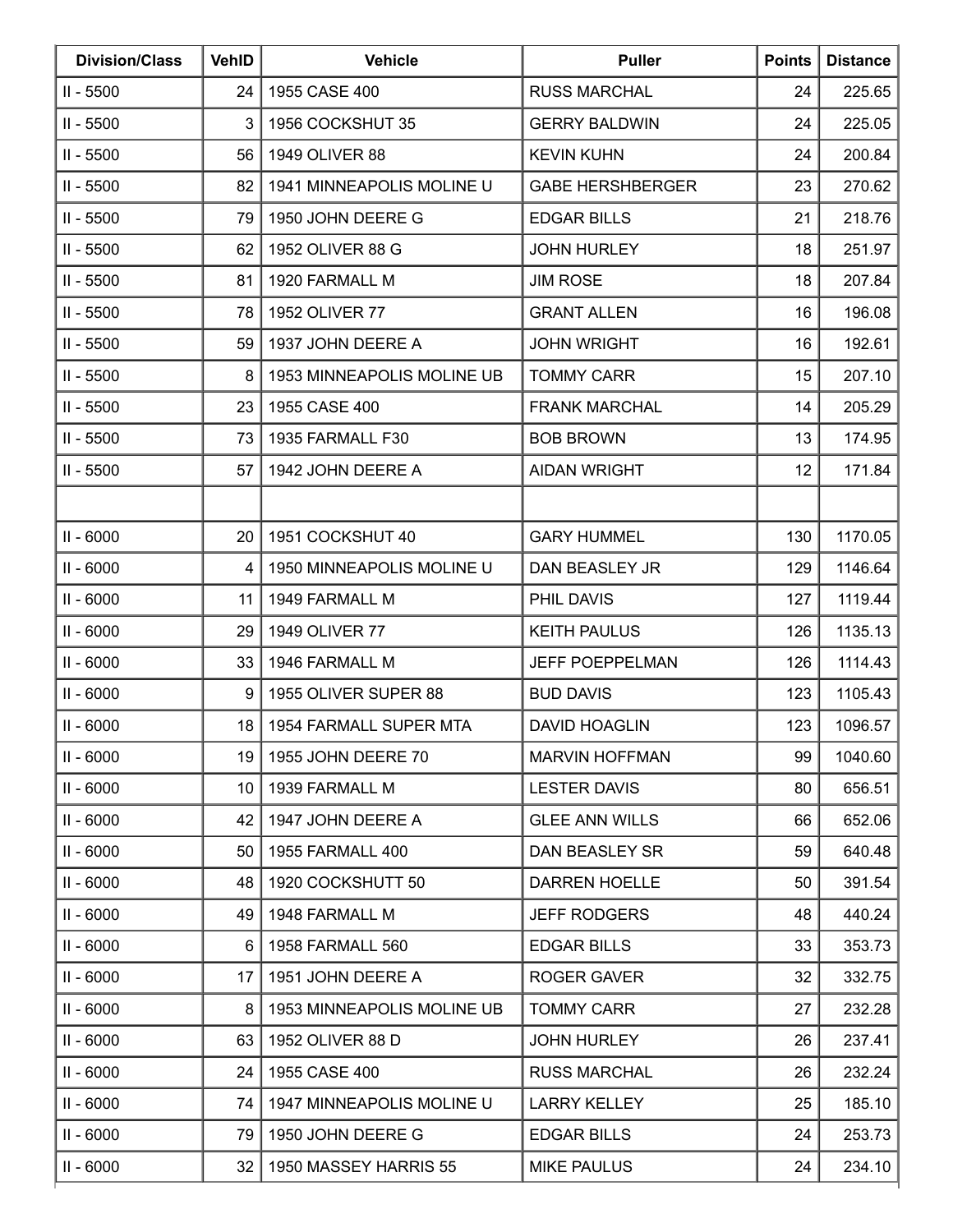| <b>Division/Class</b> | <b>VehID</b>    | <b>Vehicle</b>            | <b>Puller</b>          | <b>Points</b> | <b>Distance</b> |
|-----------------------|-----------------|---------------------------|------------------------|---------------|-----------------|
| $II - 6000$           | 36              | 1959 FARMALL 460          | <b>JIM ROSE</b>        | 23            | 222.41          |
| $II - 6000$           | 81              | 1920 FARMALL M            | <b>JIM ROSE</b>        | 22            | 249.11          |
| $II - 6000$           | 3               | 1956 COCKSHUT 35          | <b>GERRY BALDWIN</b>   | 20            | 219.87          |
| $II - 6000$           | 75              | 1948 JOHN DEERE G         | <b>DON TRAPP</b>       | 19            | 148.16          |
| $II - 6000$           | 62              | 1952 OLIVER 88 G          | <b>JOHN HURLEY</b>     | 18            | 197.12          |
| $II - 6000$           | 73              | 1935 FARMALL F30          | <b>BOB BROWN</b>       | 16            | 146.81          |
| $II - 6000$           | 76              | 1950 FARMALL M            | <b>JIM TRIGG</b>       | 15            | 139.42          |
|                       |                 |                           |                        |               |                 |
| $II - 6500$           | 11              | 1949 FARMALL M            | PHIL DAVIS             | 140           | 1182.94         |
| $II - 6500$           | 9               | 1955 OLIVER SUPER 88      | <b>BUD DAVIS</b>       | 134           | 1187.12         |
| $II - 6500$           | 4               | 1950 MINNEAPOLIS MOLINE U | DAN BEASLEY JR         | 131           | 1232.74         |
| $II - 6500$           | 20              | 1951 COCKSHUT 40          | <b>GARY HUMMEL</b>     | 131           | 1182.56         |
| $II - 6500$           | 18              | 1954 FARMALL SUPER MTA    | <b>DAVID HOAGLIN</b>   | 126           | 1169.37         |
| $II - 6500$           | 19              | 1955 JOHN DEERE 70        | <b>MARVIN HOFFMAN</b>  | 121           | 1137.89         |
| II - 6500             | 10              | 1939 FARMALL M            | <b>LESTER DAVIS</b>    | 80            | 682.75          |
| $II - 6500$           | 62              | 1952 OLIVER 88            | <b>JOHN HURLEY</b>     | 52            | 451.07          |
| $II - 6500$           | 49              | 1948 FARMALL M            | <b>JEFF RODGERS</b>    | 50            | 478.83          |
| $II - 6500$           | 63              | 1952 OLIVER 88            | <b>JOHN HURLEY</b>     | 49            | 438.92          |
| $II - 6500$           | 50              | 1955 FARMALL 400          | <b>DAN BEASLEY SR</b>  | 48            | 484.84          |
| $II - 6500$           | 6               | 1958 FARMALL 560          | <b>EDGAR BILLS</b>     | 45            | 430.95          |
| $II - 6500$           | 16              | 1952 JOHN DEERE A         | <b>BILL GAVER</b>      | 43            | 427.78          |
| $II - 6500$           | 75              | 1948 JOHN DEERE G         | <b>DON TRAPP</b>       | 27            | 208.27          |
| $II - 6500$           | 32 <sub>2</sub> | 1950 MASSEY HARRIS 55     | <b>MIKE PAULUS</b>     | 25            | 245.08          |
| $II - 6500$           | 79              | 1950 JOHN DEERE G         | <b>EDGAR BILLS</b>     | 23            | 248.98          |
| $II - 6500$           | 3               | 1956 COCKSHUT 35          | <b>GERRY BALDWIN</b>   | 23            | 230.30          |
| $II - 6500$           | 73              | 1935 FARMALL F30          | <b>BOB BROWN</b>       | 18            | 115.67          |
|                       |                 |                           |                        |               |                 |
| III - 3500            | 53              | 1939 JOHN DEERE B         | <b>MICK SHEETS</b>     | 30            | 249.50          |
| III - 3500            | 38              | 1946 ALLIS CHALMERS WC    | <b>GARY SEASLEY</b>    | 29            | 222.85          |
|                       |                 |                           |                        |               |                 |
| III - 4000            | 40              | 1956 OLIVER SUPER 77      | DAVE SECILIOT          | 146           | 934.80          |
| III - 4000            | 55              | 1949 OLIVER 77            | <b>LARRY BENNETT</b>   | 30            | 277.27          |
| III - 4000            | 46              | 1947 MASSEY HARRIS 30     | <b>DUANE RISSELMAN</b> | 30            | 234.17          |
| III - 4000            | 53              | 1939 JOHN DEERE B         | <b>MICK SHEETS</b>     | 29            | 259.61          |